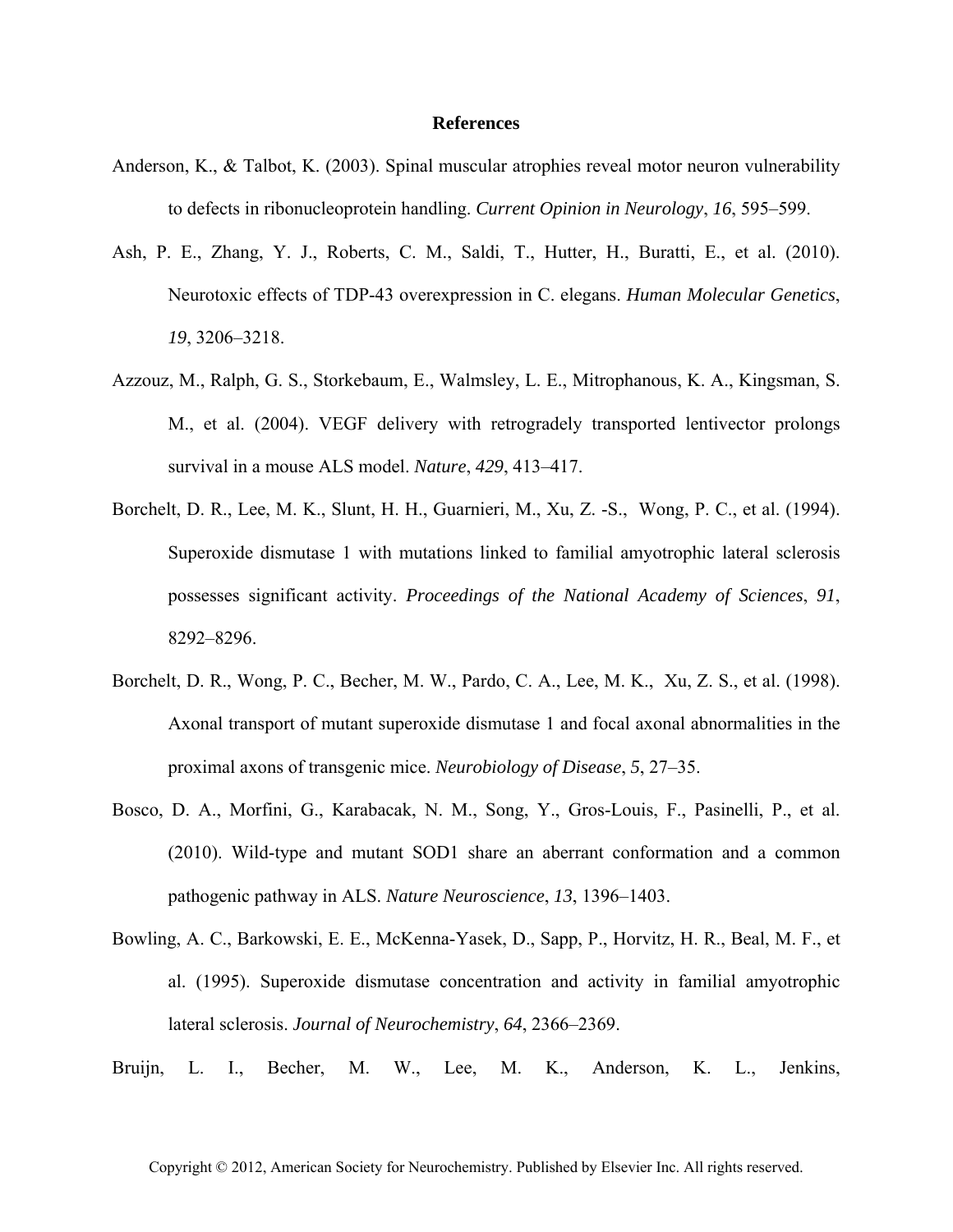N. A., Copeland, N. G., et al. (1997). ALS-linked SOD1 mutant G85R mediates damage to astrocytes and promotes rapidly progressive disease with SOD1-containing inclusions. *Neuron*, *18*, 327–338.

- Bruijn, L. I., Houseweart, M. K., Kato, S., Anderson, K. L., Anderson, S. D., Ohama, E., et al. (1998). Aggregation and motor neuron toxicity of an ALS-linked SOD1 mutant independent from wild-type SOD1. *Science*, *281*, 1851–1854.
- Bruijn, L. I., Miller, T. M., & Cleveland, D. W. (2004). Unraveling the mechanisms involved in motor neuron degeneration in ALS. *Annual Review of Neuroscience*, *27*, 723–749.
- Carmeliet, P., & Storkebaum, E. (2002). Vascular and neuronal effects of VEGF in the nervous system: Implications for neurological disorders. *Seminars in Cell & Developmental Biology*, *13*, 39–53.
- Carpenter, S. (1968). Proximal axonal enlargement in motor neuron disease. *Neurology*, *18*, 841– 851.
- Chen, Y. Z., Bennett, C. L., Huynh, H. M., Blair, I. P., Puls, I., Irobi, J., et al. (2004). DNA/RNA Helicase gene mutations in a form of juvenile amyotrophic lateral sclerosis (ALS4). *Am.J Hum.Genet.*, *74*, 1128–1135.
- Chiang, P. M., Ling, J., Jeong, Y. H., Price, D. L., Aja, S. M., & Wong, P. C. (2010). Deletion of TDP-43 down-regulates Tbc1d1, a gene linked to obesity, and alters body fat metabolism. *Proceedings of the National Academy of Sciences of the United States of America*, *107*, 16320–16324.
- Clark, A. W., Parhad, I. M., Griffin, J. W., & Price, D. L. (1984). Neurofilamentous axonal swellings as a normal finding in the spinal anterior horn of man and other primates. *Journal of Neuropathology and Experimental Neurology*, *43*, 253–262.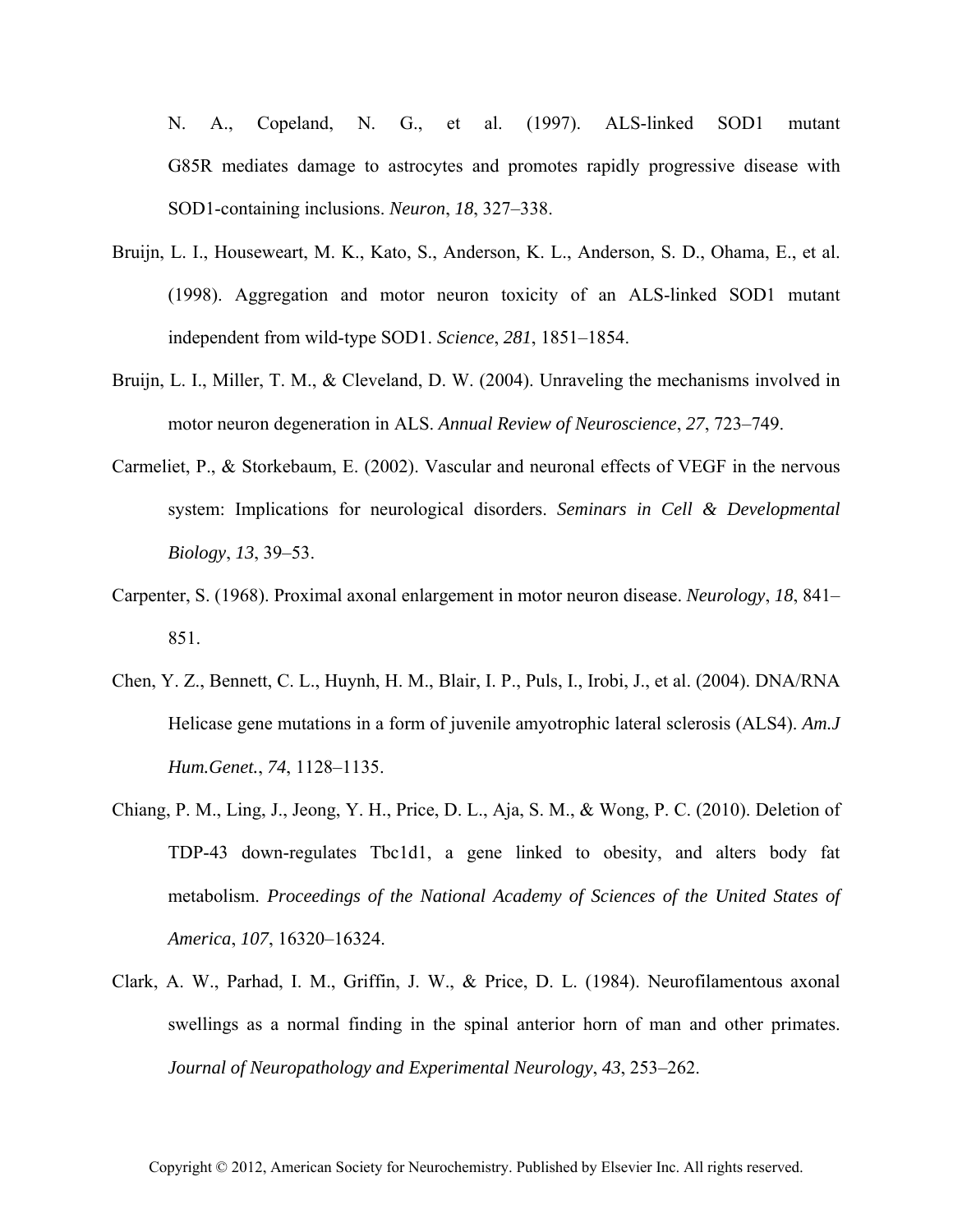- Clement, A. M., Nguyen, M. D., Roberts, E. A., Garcia, M. L., Boillee, S., Rule, M., et al. (2003). Wild-type nonneuronal cells extend survival of SOD1 mutant motor neurons in ALS mice. *Science*, *302*, 113–117.
- Cleveland, D. W., & Rothstein, J. D. (2001). From Charcot to Lou Gehrig: Deciphering selective motor neuron death in ALS. *Nature Reviews Neuroscience*, *2*, 806–819.
- Cleveland, J. L. (2003). A new piece of the ALS puzzle. *Nature Genetics*, *34*, 357–358.
- Collard, J. -F., Côté, F., & Julien, J. -P. (1995). Defective axonal transport in a transgenic mouse model of amyotrophic lateral sclerosis. *Nature*, *375*, 61–64.
- Custer, S. K., Neumann, M., Lu, H., Wright, A. C., & Taylor, J. P. (2010). Transgenic mice expressing mutant forms VCP/p97 recapitulate the full spectrum of IBMPFD including degeneration in muscle, brain and bone. *Human Molecular Genetics*, *19*, 1741–1755.
- Delisle, M. B., & Carpenter, S. (1984). Neurofibrillary axonal swellings and amyotrophic lateral sclerosis. *Journal of Neurological Sciences*, *63*, 241–250.
- Dimos, J. T., Rodolfa, K. T., Niakan, K. K., Weisenthal, L. M., Mitsumoto, H., Chung, W., et al. (2008). Induced pluripotent stem cells generated from patients with ALS can be differentiated into motor neurons. *Science*, *321*, 1218–1221.
- Dormann, D., Rodde, R., Edbauer, D., Bentmann, E., Fischer, I., Hruscha, A., et al. (2010). ALSassociated fused in sarcoma (FUS) mutations disrupt Transportin-mediated nuclear import. *EMBO Journal*, *29*, 2841–2857.
- Dupuis, L., Oudart, H., Rene, F., Gonzalez de Aguilar, J. L., & Loeffler, J. P. (2004). Evidence for defective energy homeostasis in amyotrophic lateral sclerosis: Benefit of a highenergy diet in a transgenic mouse model. *Proceedings of the National Academy of Sciences of the United States of America*, *101*, 11159–11164.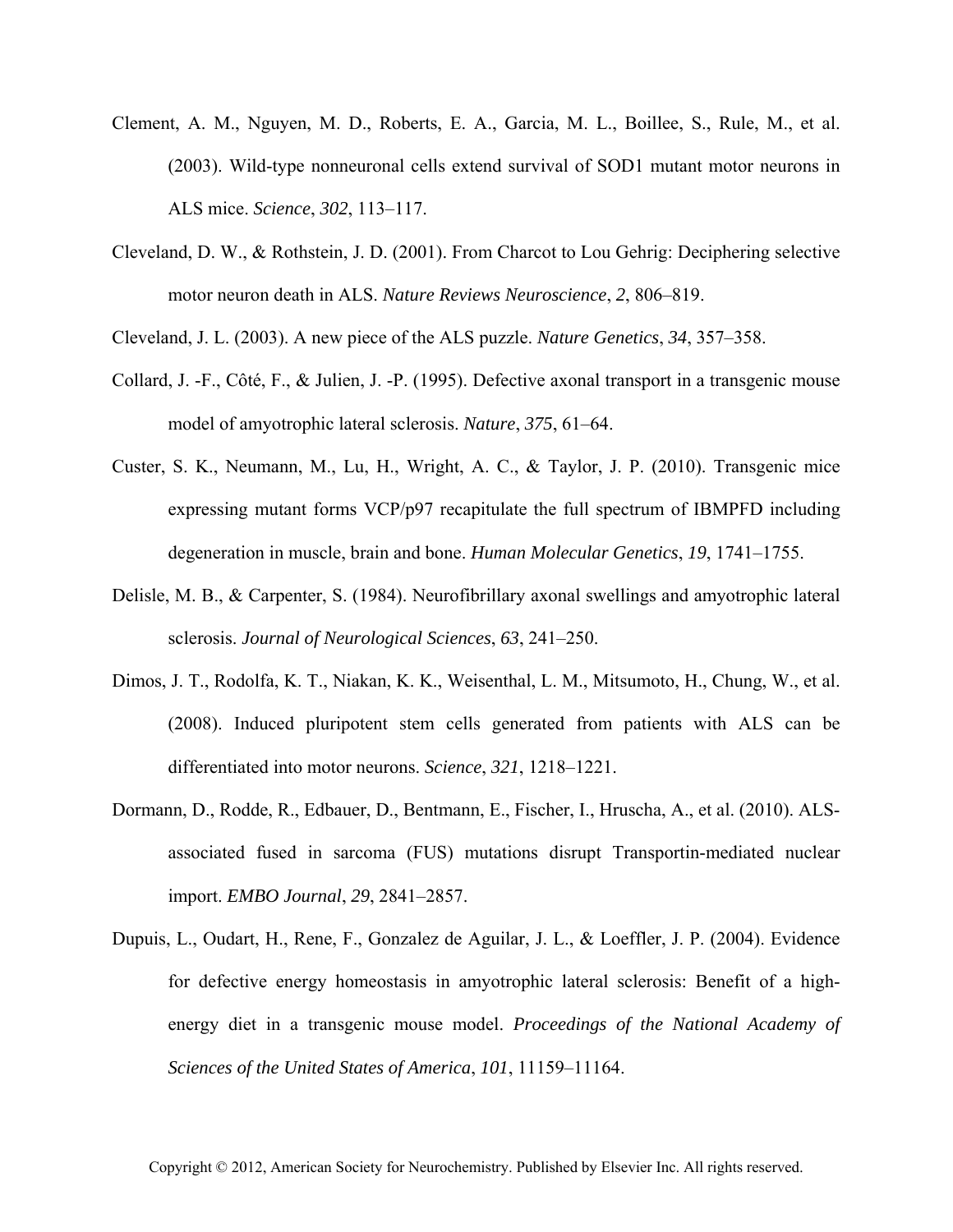- Elden, A. C., Kim, H. J., Hart, M. P., Chen-Plotkin, A. S., Johnson, B. S., Fang, X., et al. (2010). Ataxin-2 intermediate-length polyglutamine expansions are associated with increased risk for ALS. *Nature*, *466*, 1069–1075.
- Estévez, A. G., Crow, J. P., Sampson, J. B., Reiter, C., Zhuang, Y., Richardson, G. J., et al. (1999). Induction of nitric oxide-dependent apoptosis in motor neurons by zinc-deficient superoxide dismutase. *Science*, *286*, 2498–2500.
- Eyer, J., & Peterson, A. (1994). Neurofilament-deficient axons and perikaryal aggregates in viable transgenic mice expressing a neurofilament--galactosidase fusion protein. *Neuron*, *12*, 389–405.
- Fett, J. W., Strydom, D. J., Lobb, R. R., Alderman, E. M., Bethune, J. L., Riordan, J. F., et al. (1985). Isolation and characterization of angiogenin, an angiogenic protein from human carcinoma cells. *Biochemistry*, *24*, 5480–5486.
- Fiesel, F. C., Voigt, A., Weber, S. S., Van den, H. C., Waldenmaier, A., Gorner, K., et al. (2010). Knockdown of transactive response DNA-binding protein (TDP-43) downregulates histone deacetylase 6. *EMBO Journal*, *29*, 209–221.
- Greenway, M. J., Andersen, P. M., Russ, C., Ennis, S., Cashman, S., Donaghy, C., et al. (2006). ANG mutations segregate with familial and 'sporadic' amyotrophic lateral sclerosis. *Nat Genet*, *38*, 411–413.
- Griffin, J. W., & Price, D. L. (1976). Axonal transport in motor neuron pathology. In J. Andrews & R. Johnson (Eds.), *Amyotrophic lateral sclerosis: Recent research trends* (pp. 33–67). New York: Academic Press.
- Griffin, J. W., Fahnestock, K. E., Price, D. L., & Hoffman, P. N. (1983). Microtubuleneurofilament segregation produced by ,'-iminodipropionitrile: Evidence for the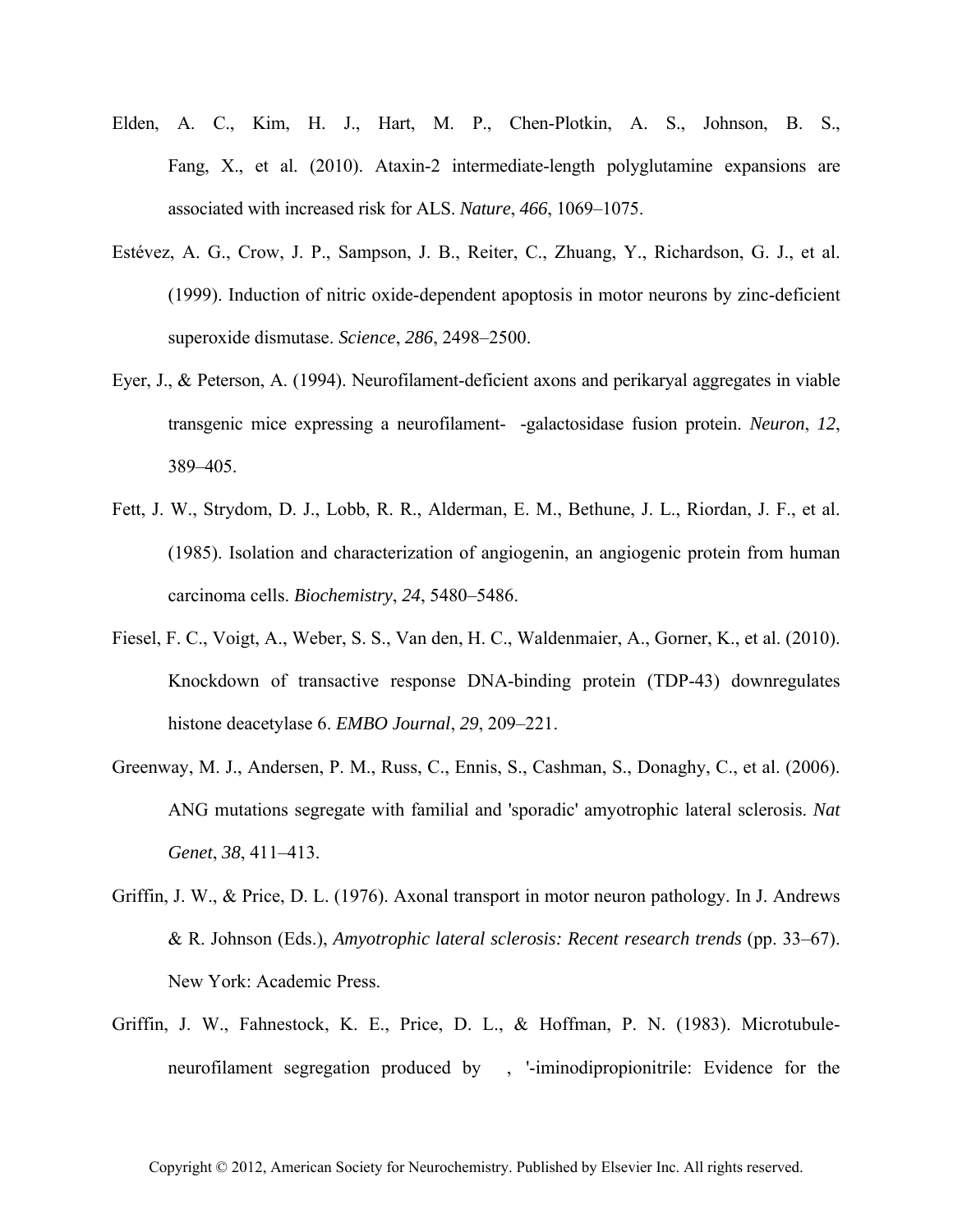association of fast axonal transport with microtubules. *Journal of Neuroscience*, *3*, 557– 566.

- Griffin, J. W., Price, D. L., Engel, W. K., & Drachman, D. B. (1977). The pathogenesis of reactive axonal swellings: Role of axonal transport. *Journal of Neuropathology and Experimental Neurology*, *36*, 214–227.
- Grohmann, K., Varon, R., Stolz, P., Schuelke, M., Janetzki, C., Bertini, E., et al. (2003). Infantile spinal muscular atrophy with respiratory distress type 1 (SMARD1). *Annals of Neurology*, *54*, 719–724.
- Hadano, S., Hand, C. K., Osuga, H., Yanagisawa, Y., Otomo, A., Devon, R. S., et al. (2001). A gene encoding a putative GTPase regulator is mutated in familial amyotrophic lateral sclerosis 2. *Nature Genetics*, *29*, 166–173.
- Hara, T., Nakamura, K., Matsui, M., Yamamoto, A., Nakahara, Y., Suzuki-Migishima, R., et al. (2006). Suppression of basal autophagy in neural cells causes neurodegenerative disease in mice. *Nature*, *441*, 885–889.
- Hoffman, P. N., Cleveland, D. W., Griffin, J. W., Landes, P. W., Cowan, N. J., & Price, D. L. (1987). Neurofilament gene expression: A major determinant of axonal caliber. *Proceedings of the National Academy of Sciences*, *84*, 3472–3476.
- Hortobagyi, T., Troakes, C., Nishimura, A. L., Vance, C., van Swieten, J. C., Seelaar, H., et al. (2011). Optineurin inclusions occur in a minority of TDP-43 positive ALS and FTLD-TDP cases and are rarely observed in other neurodegenerative disorders. *Acta Neuropathologica*, *121*, 519–527.
- Ince, P. G. (2000). Neuropathology. In R. H. BrownJr., V. Meininger & M. Swash (Eds.), *Amyotrophic lateral sclerosis* (pp. 83–112). London: Martin Dunitz Ltd.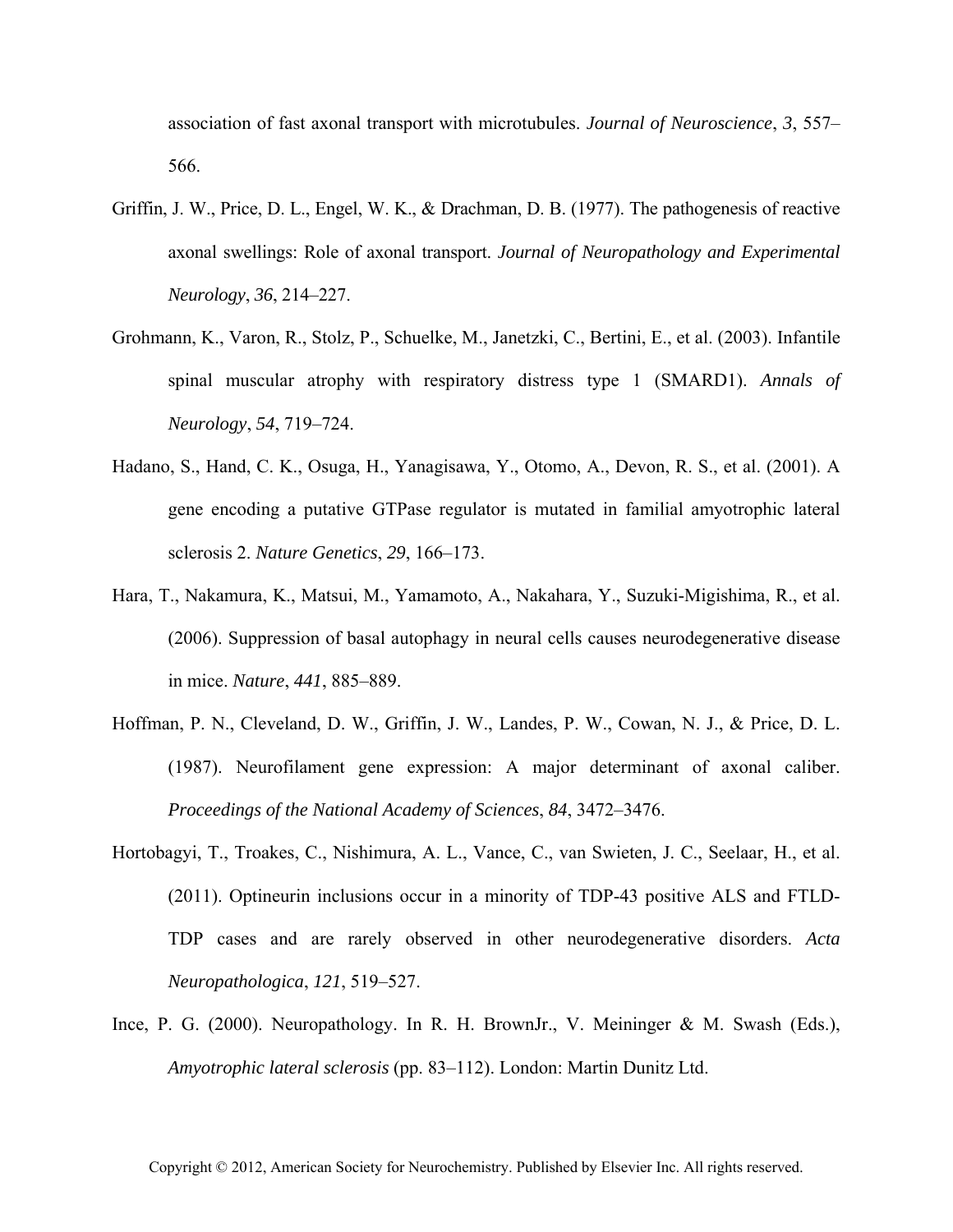- Johnson, B. S., McCaffery, J. M., Lindquist, S., & Gitler, A. D. (2008). A yeast TDP-43 proteinopathy model: Exploring the molecular determinants of TDP-43 aggregation and cellular toxicity. *Proceedings of the National Academy of Sciences of the United States of America*, *105*, 6439–6444.
- Johnson, J. O., Mandrioli, J., Benatar, M., Abramzon, Y., Van Deerlin, V. M., Trojanowski, J. Q., et al. (2010). Exome sequencing reveals VCP mutations as a cause of familial ALS. *Neuron*, *68*, 857–864.
- Kabashi, E., Valdmanis, P. N., Dion, P., Spiegelman, D., McConkey, B. J., Vande Velde, C., et al. (2008). TARDBP mutations in individuals with sporadic and familial amyotrophic lateral sclerosis. *Nature genetics*, *40*(5), 572–574.
- Kang, S. J., Sanchez, I., Jing, N., & Yuan, J. (2003). Dissociation between neurodegeneration and caspase-11-mediated activation of caspase-1 and caspase-3 in a mouse model of amyotrophic lateral sclerosis. *Journal of Neuroscience*, *23*, 5455–5460.
- Kishimoto, K., Liu, S., Tsuji, T., Olson, K. A., & Hu, G. F. (2005). Endogenous angiogenin in endothelial cells is a general requirement for cell proliferation and angiogenesis. *Oncogene*, *24*, 445–456.
- Koliatsos, V. E., Cayouette, M. H., Berkemeier, L. R., Clatterbuck, R. E., Price, D. L., & Rosenthal, A. (1994). Neurotrophin 4*/*5 is a trophic factor for mammalian facial motor neurons. *Proceedings of the National Academy of Sciences of the United States of America*, *91*, 3304–3308.
- Komatsu, M., Waguri, S., Chiba, T., Murata, S., Iwata, J., Tanida, I., et al. (2006). Loss of autophagy in the central nervous system causes neurodegeneration in mice. *Nature*, *441*, 880–884.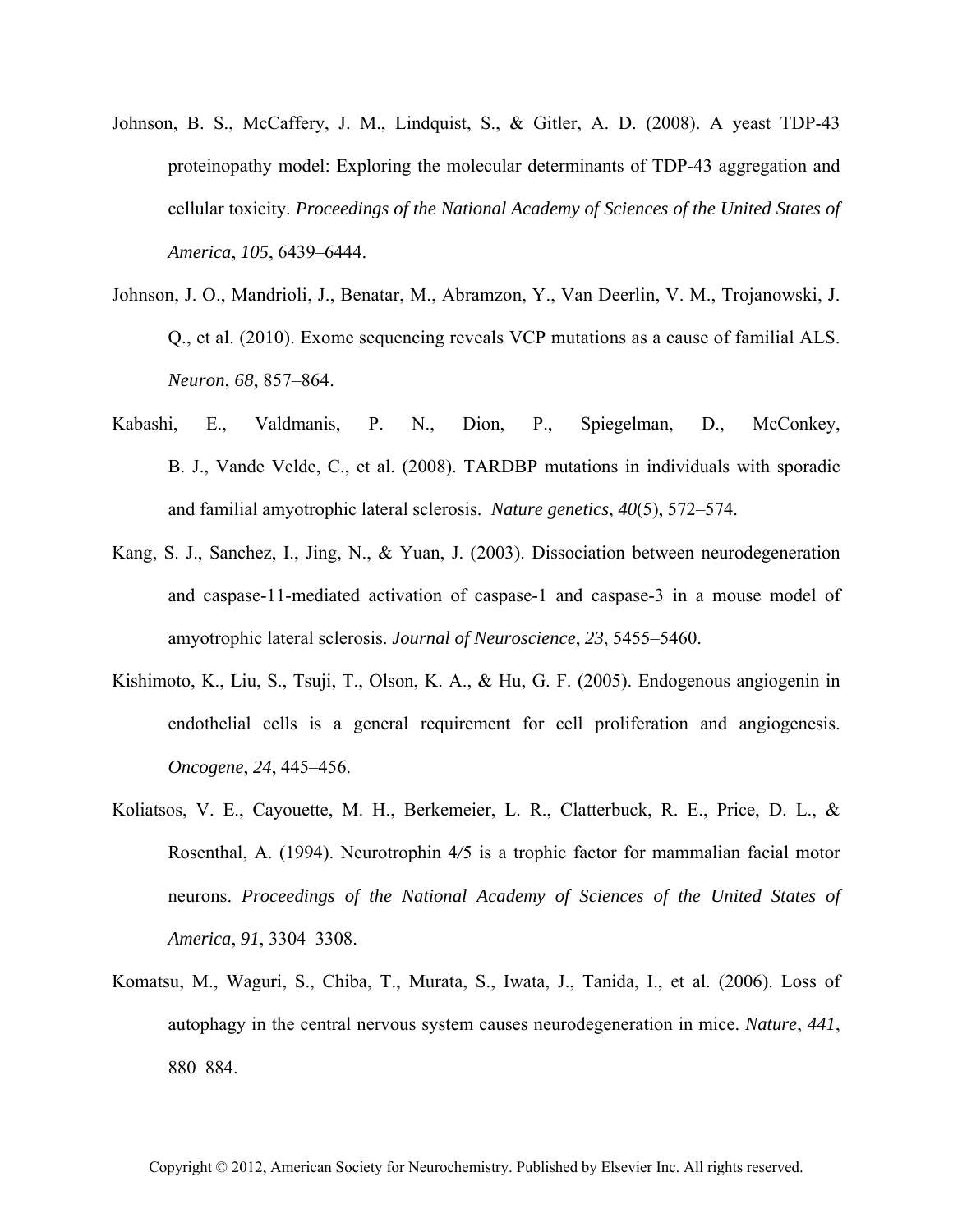- Kong, J., & Xu, Z. (2000). Overexpression of neurofilament subunit NF-L and NF-H extends survival of a mouse model for amyotrophic lateral sclerosis. *Neuroscience Letters*, *281*, 72–74.
- Kraemer, B. C., Schuck, T., Wheeler, J. M., Robinson, L. C., Trojanowski, J. Q., Lee, V. M., et al. (2010). Loss of murine TDP-43 disrupts motor function and plays an essential role in embryogenesis. *Acta Neuropathologica*, *119*, 409–419.
- Kwiatkowski, T. J., Jr., Bosco, D. A., Leclerc, A. L., Tamrazian, E., Vanderburg, C. R., Russ, C., et al. (2009). Mutations in the FUS/TLS gene on chromosome 16 cause familial amyotrophic lateral sclerosis. *Science*, *323*, 1205–1208.
- Lagier-Tourenne, C., & Cleveland, D. W. (2009). Rethinking ALS: The FUS about TDP-43. *Cell*, *136*, 1001–1004.
- Lai, C., Lin, X., Chandran, J., Shim, H., Yang, W. J., & Cai, H. (2007). The G59S mutation in p150(glued) causes dysfunction of dynactin in mice. *Journal of Neuroscience*, *27*, 13982–13990.
- Laird, F. M., Farah, M. H., Ackerley, S., Hoke, A., Maragakis, N., & Rothstein, J. D., et al. (2008). Motor neuron disease occurring in a mutant dynactin mouse model is characterized by defects in vesicular trafficking. *Journal of Neuroscience*, *28*, 1997– 2005.
- Lambrechts, D., Storkebaum, E., Morimoto, M., Del Favero, J., Desmet, F., Marklund, S. L., et al. (2003). VEGF is a modifier of amyotrophic lateral sclerosis in mice and humans and protects motoneurons against ischemic death. *Nature Genetics*, *34*, 383–394.
- LaMonte, B. H., Wallace, K. E., Holloway, B. A., Shelly, S. S., Ascano, J., Tokito, M., et al. (2002). Disruption of dynein*/*dynactin inhibits axonal transport in motor neurons causing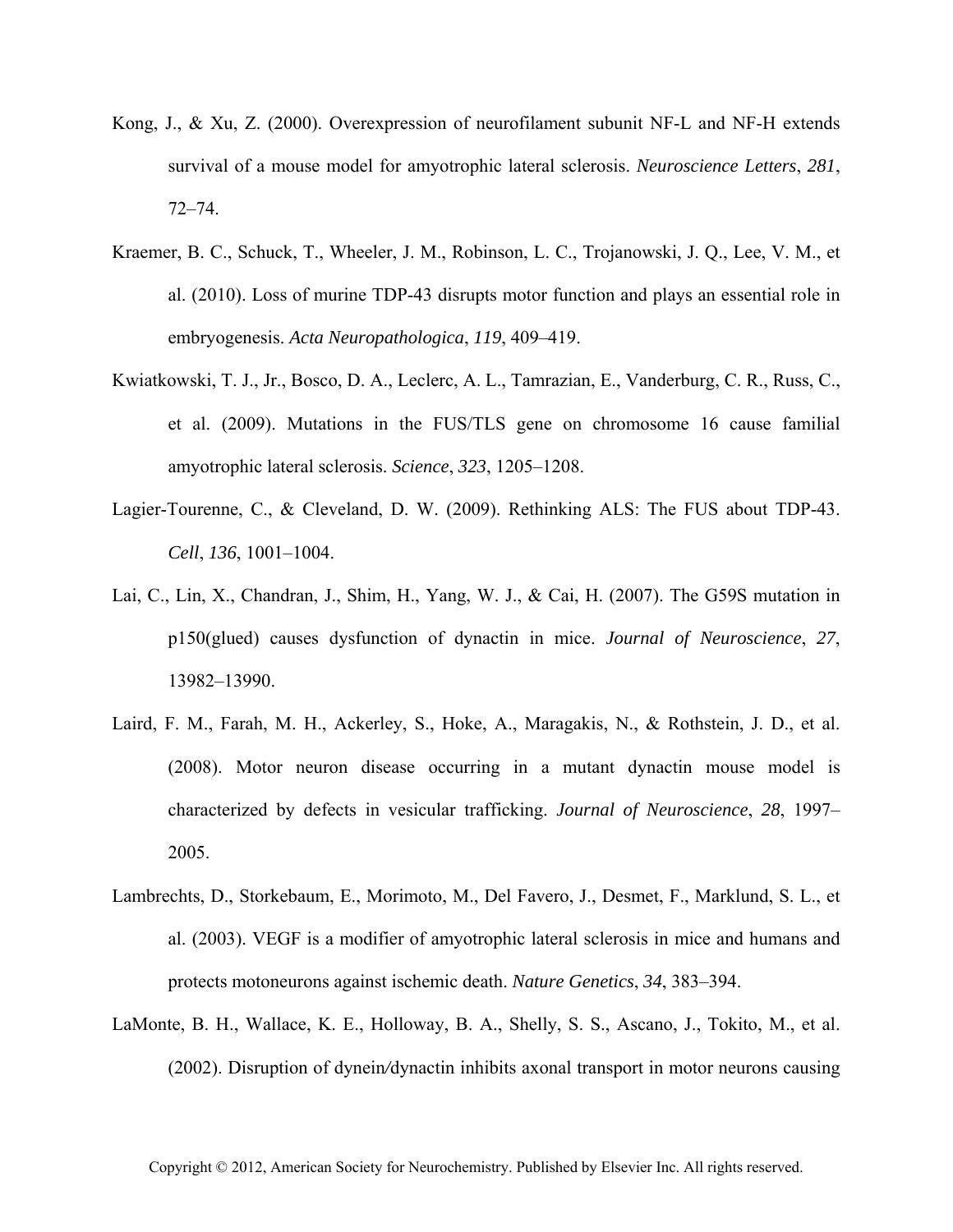late-onset progressive degeneration. *Neuron*, *34*, 715–727.

- Le, T. T., Pham, L. T., Butchbach, M. E., Zhang, H. L., Monani, U. R., Coovert, D. D., et al. (2005). SMN{Delta}7, the major product of the centromeric survival motor neuron (SMN2) gene, extends survival in mice with spinal muscular atrophy and associates with full-length SMN. *Human Molecular Genetics*, *14*, 845–857.
- Lee, M. K., Marszalek, J. R., & Cleveland, D. W. (1994). A mutant neurofilament subunit causes massive, selective motor neuron death: Implications for the pathogenesis of human motor neuron disease. *Neuron*, *13*, 975–988.
- Levy, J. R., & Holzbaur, E. L. F. (2006). Cytoplasmic dynein/dynactin function and dysfunction in motor neurons. *International Journal of Developmental Neuroscience*, *24*, 103–111.
- Levy, J. R., Sumner, C. J., Caviston, J. P., Tokito, M. K., Ranganathan, S., Ligon, L. A., et al. (2006). A motor neuron disease-associated mutation in p150Glued perturbs dynactin function and induces protein aggregation. *The Journal of Cell Biology*, *172*, 733–745.
- Li, M., Ona, V. O., Gu, gan, C., Chen, M., Jackson-Lewis, V., Andrews, L. J., et al. (2000). Functional role of caspase-1 and caspase-3 in an ALS transgenic mouse model. *Science*, *288*, 335–339.
- Li, Y., Ray, P., Rao, E. J., Shi, C., Guo, W., Chen, X., et al. (2010). A Drosophila model for TDP-43 proteinopathy. *Proceedings of the National Academy of Sciences of the United States of America*, *107*, 3169–3174.
- Martin, L. J., & Liu, Z. (2004). Opportunities for neuroprotection in ALS using cell death mechanism rationales. *Drug Discovery Today*, *1*, 135–143.

Martin, L. J., Liu, Z., Troncoso, J. C., & Price, D. L. (2005). Neuronal cell death in human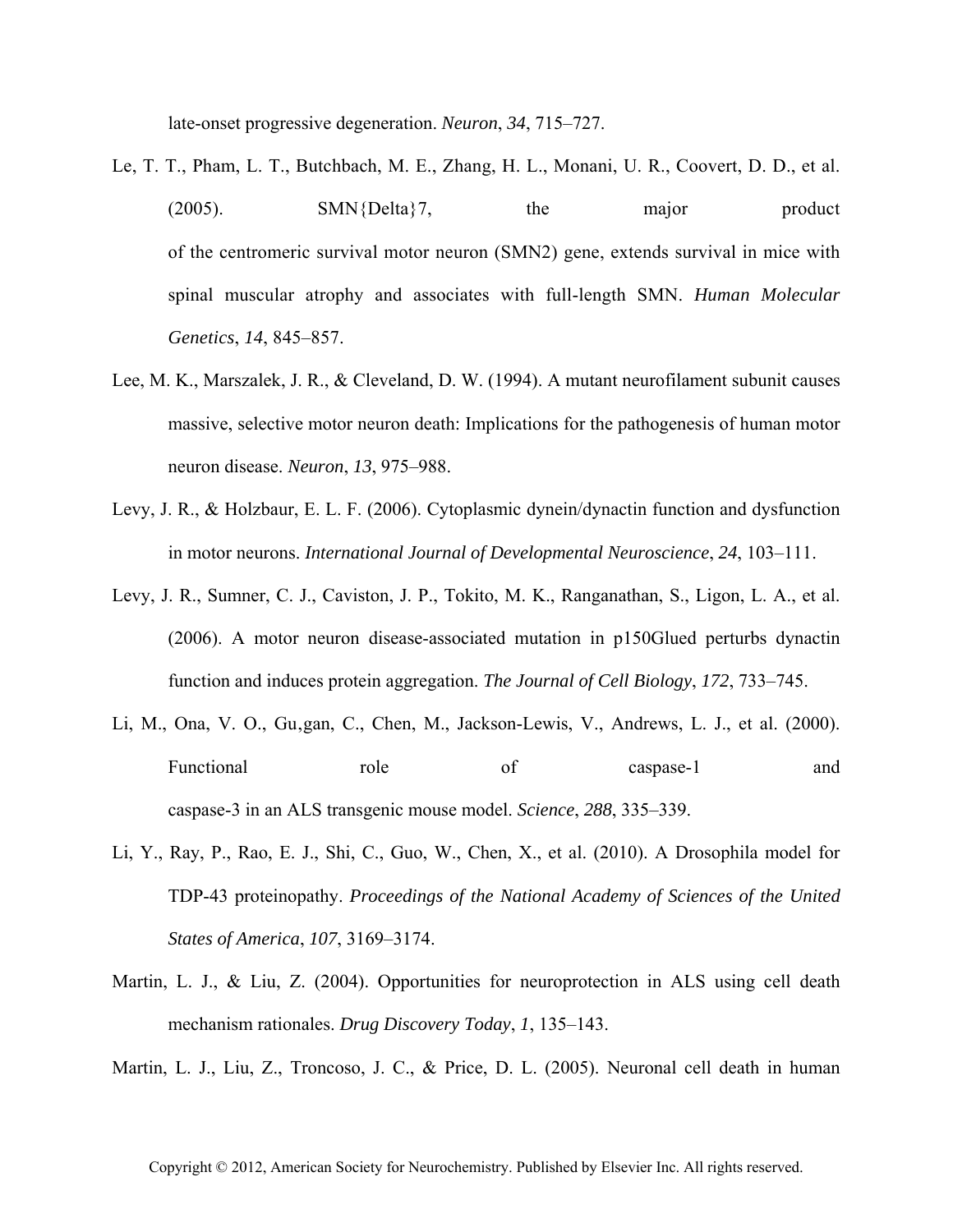neurodegenerative diseases and their animal/cell models. In M. Holcik, E. LaCasse, R. Korneluk & A. MacKenzie (Eds.), *Apoptosis in Health and Disease* (pp. 242–315). Cambridge University Press.

- Martin, N., Jaubert, J., Gounon, P., Salido, E., Haase, G., Szatanik, M., et al. (2002). A missense mutation in Tbce causes progressive motor neuronopathy in mice. *Nature Genetics*, *32*, 443–447.
- Maruyama, H., Morino, H., Ito, H., Izumi, Y., Kato, H., Watanabe, Y., et al. (2010). Mutations of optineurin in amyotrophic lateral sclerosis. *Nature*, *465*, 223–226.
- Monteiro, M. J., Hoffman, P. N., Gearhart, J. D., & Cleveland, D. W. (1990). Expression of NF-L in both neuronal and nonneuronal cells of transgenic mice: Increased neurofilament density in axons without affecting caliber. *The Journal of Cell Biology*, *111*, 1543–1557.
- Morfini, G. A., Burns, M., Binder, L. I., Kanaan, N. M., LaPointe, N., Bosco, D. A., et al. (2009). Axonal transport defects in neurodegenerative diseases. *J Neurosci, 29*(41), 12776–12786.
- Moreira, M. C., Klur, S., Watanabe, M., Nemeth, A. H., Le, B. I., Moniz, J. C., et al. (2004). Senataxin, the ortholog of a yeast RNA helicase, is mutant in ataxia-ocular apraxia 2. *Nature Genetics*, *36*, 225–227.
- Moroianu, J., & Riordan, J. F. (1994). Nuclear translocation of angiogenin in proliferating endothelial cells is essential to its angiogenic activity. *Proceedings of the National Academy of Sciences of the United States of America*, *91*, 1677–1681.
- Mortazavi, A., Williams, B. A., McCue, K., Schaeffer, L., & Wold, B. (2008). Mapping and quantifying mammalian transcriptomes by RNA-Seq. *Nature Methods*, *5*, 621–628.
- Muma, N. A., Hoffman, P. N., Slunt, H. H., Applegate, M. D., Lieberburg, I., & Price, D. L. (1990). Alterations in levels of mRNA coding for neurofilament protein subunits during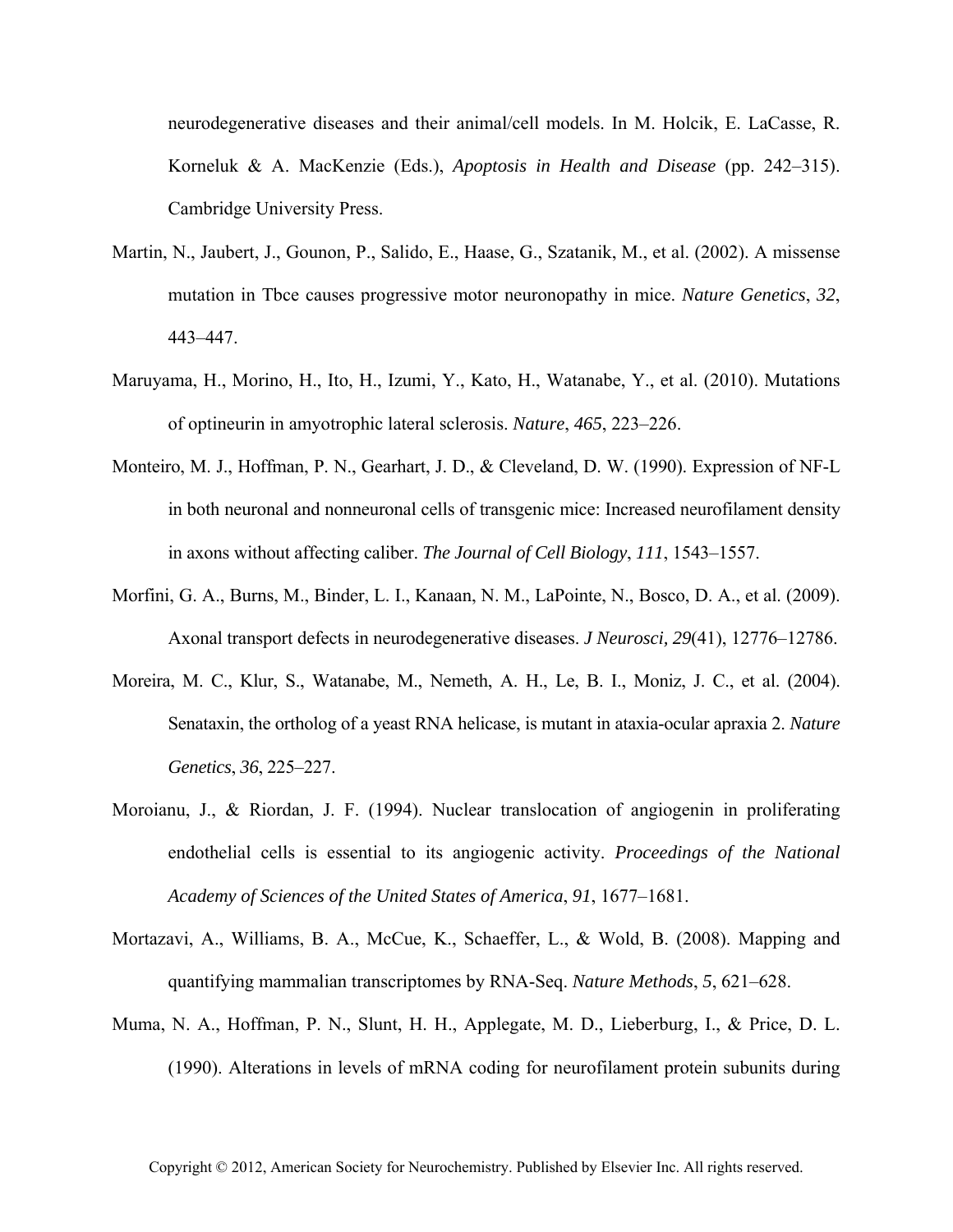regeneration. *Experimental Neurology*, *107*, 230–235.

- Munch, C., Sedlmeier, R., Meyer, T., Homberg, V., Sperfeld, A. D., Kurt, A., et al. (2004). Point mutations of the p150 subunit of dynactin (DCTN1) gene in ALS. *Neurology*, *63*, 724– 726.
- Neumann, M., Sampathu, D. M., Kwong, L. K., Truax, A. C., Micsenyi, M. C., Chou, T. T., et al. (2006). Ubiquitinated TDP-43 in frontotemporal lobar degeneration and amyotrophic lateral sclerosis. *Science*, *314*, 130–133.
- Nishimura, A. L., Mitne-Neto, M., Silva, C. A., Richieri-Costa, A., Middleton, S., Cascio, D., et al. (2004). A mutation in the vesicle-trafficking protein VAPB causes late-onset spinal muscular atrophy and amyotrophic lateral sclerosis. *Am J Hum.Genet*, *75*, 822–831.
- Oosthuyse, B., Moons, L., Storkebaum, E., Beck, H., Nuyens, D., Brusselmans, K., et al. (2001). Deletion of the hypoxia-response element in the vascular endothelial growth factor promotor causes motor neuron degeneration. *Nature Genetics*, *28*, 131–138.
- Oosthuyse, B., Moons, L., Storkebaum, E., Beck, H., Nuyens, D., Brusselmans, K., et al. (2001). Deletion of the hypoxia-response element in the vascular endothelial growth factor promoter causes motor neuron degeneration. *Nature Genetics*, *28*, 131–138.
- Pasinelli, P., Belford, M. E., Lennon, N., Bacskai, B. J., Hyman, B. T., Trotti, D., et al. (2004). Amyotrophic lateral sclerosis-associated SOD1 mutant proteins bind and aggregate with Bcl-2 in spinal cord mitochondria. *Neuron*, *43*, 19–30.
- Polymenidou, M., Lagier-Tourenne, C., Hutt, K. R., Huelga, S. C., Moran, J., Liang, T. Y., et al. (2011). Long pre-mRNA depletion and RNA missplicing contribute to neuronal vulnerability from loss of TDP-43. *Nature Neuroscience*, *14*, 459–468.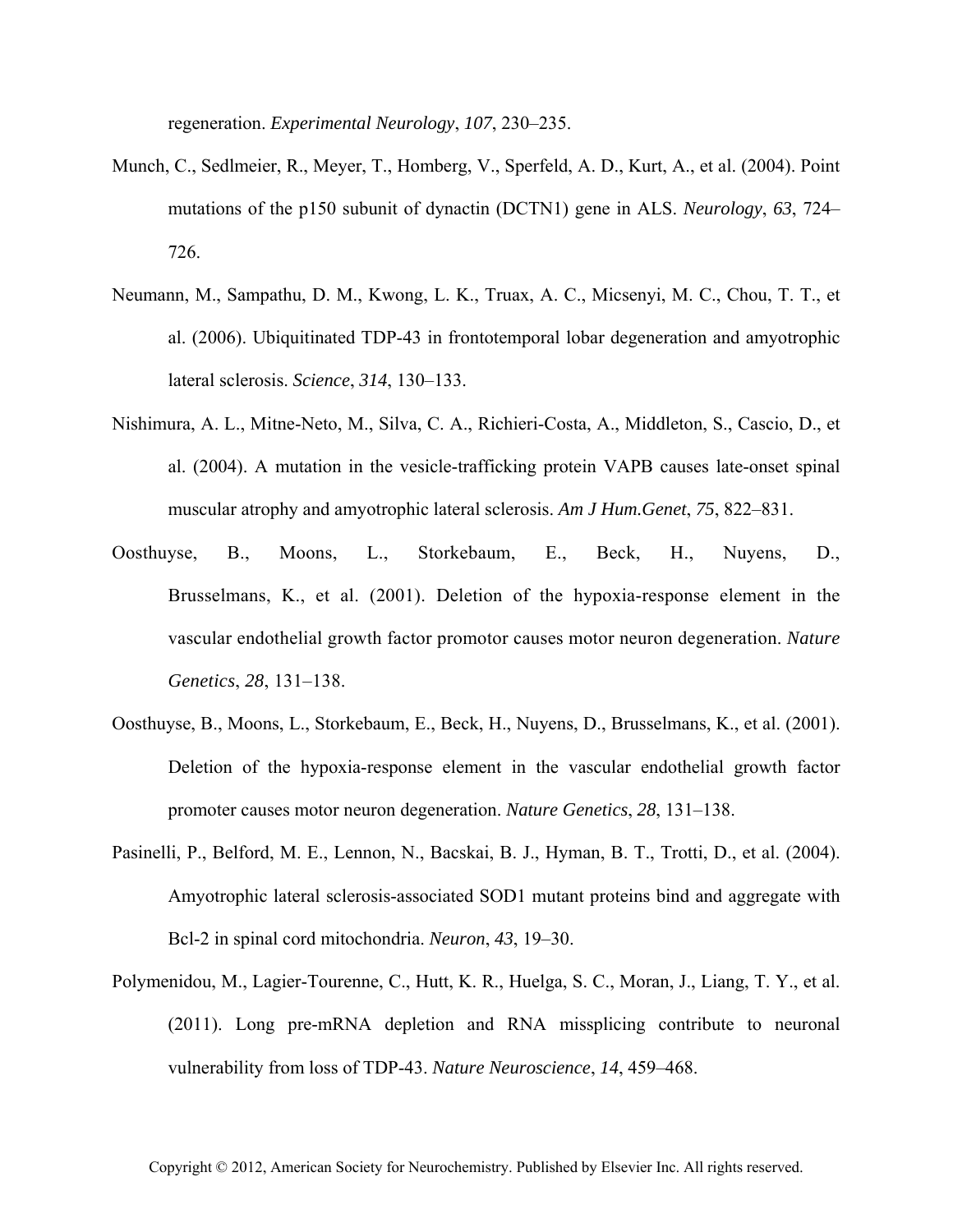- Price, D. L., & Porter, K. R. (1972). The response of ventral horn neurons to axonal transection. *The Journal of Cell Biology*, *53*, 24–37.
- Price, D. L., Griffin, J., Young, A., Peck, K., & Stocks, A. (1975). Tetanus toxin: Direct evidence for retrograde intraaxonal transport. *Science*, *188*, 945–947.
- Price, D. L., Wong, P. C., Borchelt, D. R., Koliatsos, V. E., & Rothstein, J. D. (2000). Motor neuron disease. In C. M. Clark & J. Q. Trojanoswki (Eds.), *Neurodegenerative Dementias* (pp. 373–385)

(1 ed.). New York: McGraw-Hill.

- Puls, I., Jonnakuty, C., LaMonte, B. H., Holzbaur, E. L., Tokito, M., Mann, E., et al. (2003). Mutant dynactin in motor neuron disease. *Nature Genetics*, *33*, 455–456.
- Rabin, B. A., Griffin, J. W., Crain, B. J., Scavina, M., Chance, P. F., & Cornblath, D. R. (1999). Autosomal dominant juvenile amyotrophic lateral sclerosis. *Brain*, *122*, 1539–1550.
- Ralph, G. S., Radcliffe, P. A., Day, D. M., Carthy, J. M., Leroux, M. A., Lee, D. C., et al. (2005). Silencing mutant SOD1 using RNAi protects against neurodegeneration and extends survival in an ALS model. *Nature Medicine*, *11*, 429–433.
- Raoul, C., Abbas-Terki, T., Bensadoun, J. C., Guillot, S., Haase, G., Szulc, J., et al. (2005). Lentiviral-mediated silencing of SOD1 through RNA interference retards disease onset and progression in a mouse model of ALS. *Nat.Med*, *11*, 423–428.
- Raoul, C., Estevez, A. G., Nishimune, H., Cleveland, D. W., deLapeyriere, O., Henderson, C. E., et al. (2002). Motoneuron death triggered by a specific pathway downstream of Fas. potentiation by ALS-linked SOD1 mutations. *Neuron*, *35*, 1067–1083.
- Reaume, A. G., Elliott, J. L., Hoffman, E. K., Kowall, N. W., Ferrante, R. J., Siwek, D. F., et al. (1996). Motor neurons in Cu/Zn superoxide dismutase-deficient mice develop normally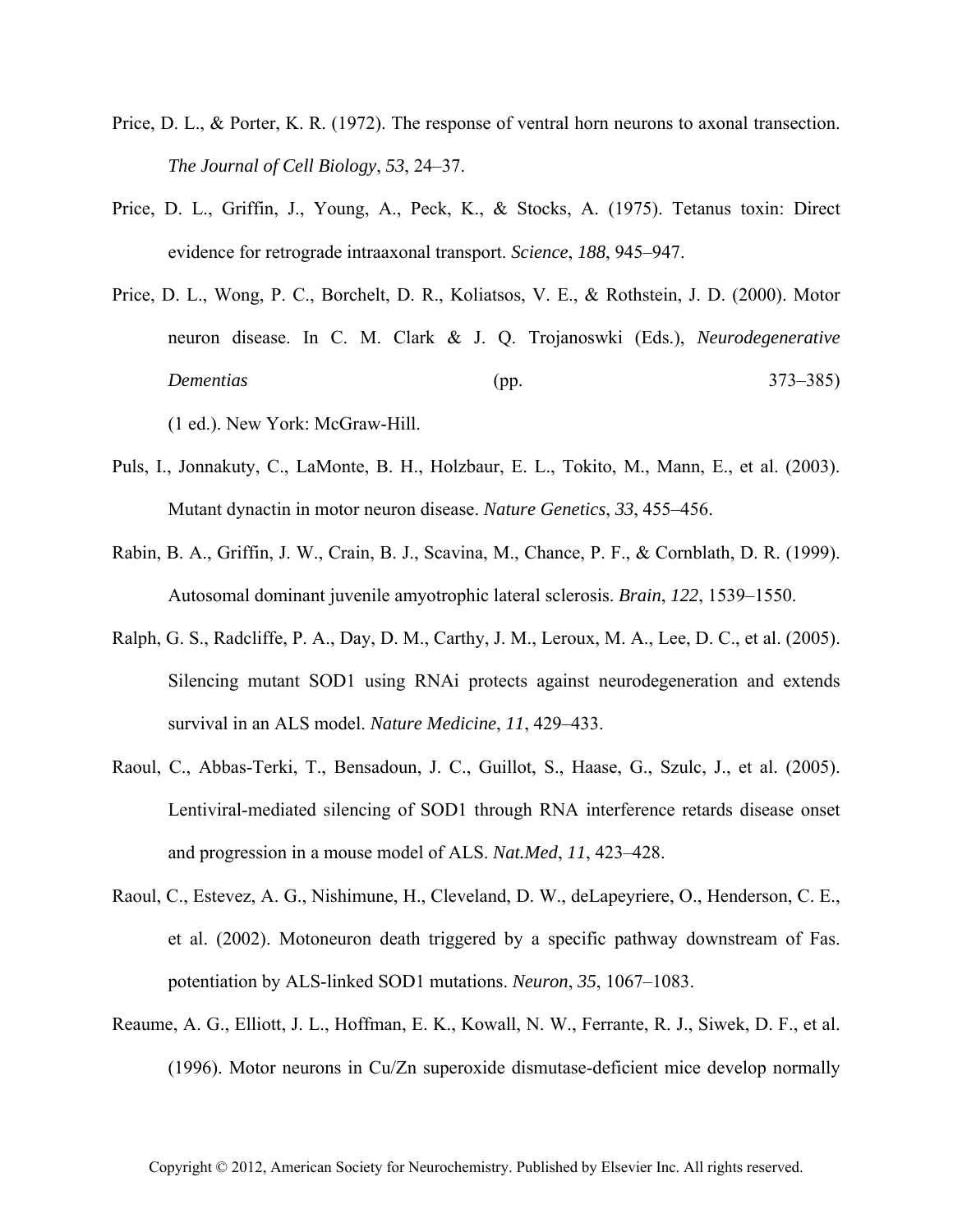but exhibit enhanced cell death after axonal injury. *Nature Genetics*, *13*, 43–47.

- Rothstein, J. D., Dykes-Hoberg, M., Corson, L. B., Becher, M. W., Cleveland, D. W., Price, D. L., et al. (1999). The copper chaperone CCS is abundant in neurons and astrocytes in human and rodent brain. *Journal of Neurochemistry*, *72*, 422–429.
- Rothstein, J. D., Patel, S., Regan, M. R., Haenggeli, C., Huang, Y. H., Bergles, D. E., et al. (2005). Beta-lactam antibiotics offer neuroprotection by increasing glutamate transporter expression. *Nature*, *433*, 73–77.
- Rothstein, J. D., Van Kammen, M., Levey, A. I., Martin, L. J., & Kuncl, R. W. (1995). Selective loss of glial glutamate transporter GLT-1 in amyotrophic lateral sclerosis. *Annals of Neurology*, *38*, 73–84.
- Sack, G. H., Jr., Cork, L. C., Morris, J. M., Griffin, J. W., & Price, D. L. (1984). Autosomal dominant inheritance of Hereditary Canine Spinal Muscular Atrophy. *Annals of Neurology*, *15*, 369–373.
- Sephton, C. F., Good, S. K., Atkin, S., Dewey, C. M., Mayer, P., III, et al., Herz, J., et al. (2010). TDP-43 is a developmentally regulated protein essential for early embryonic development. *The Journal of Biological Chemistry*, *285*, 6826–6834.
- Shan, X., Chiang, P. M., Price, D. L., & Wong, P. C. (2010). Altered distributions of Gemini of coiled bodies and mitochondria in motor neurons of TDP-43 transgenic mice. *Proceedings of the National Academy of Sciences of the United States of America*, *107*, 16325–16330.
- Skene, J. P., & Cleveland, D. W. (2001). Hypoxia and Lou Gehrig. *Nature Genetics*, *28*, 107– 108.

Smith, R. A., Miller, T. M., Yamanaka, K., Monia, B. P., Condon, T. P., Hung, G., et al. (2006).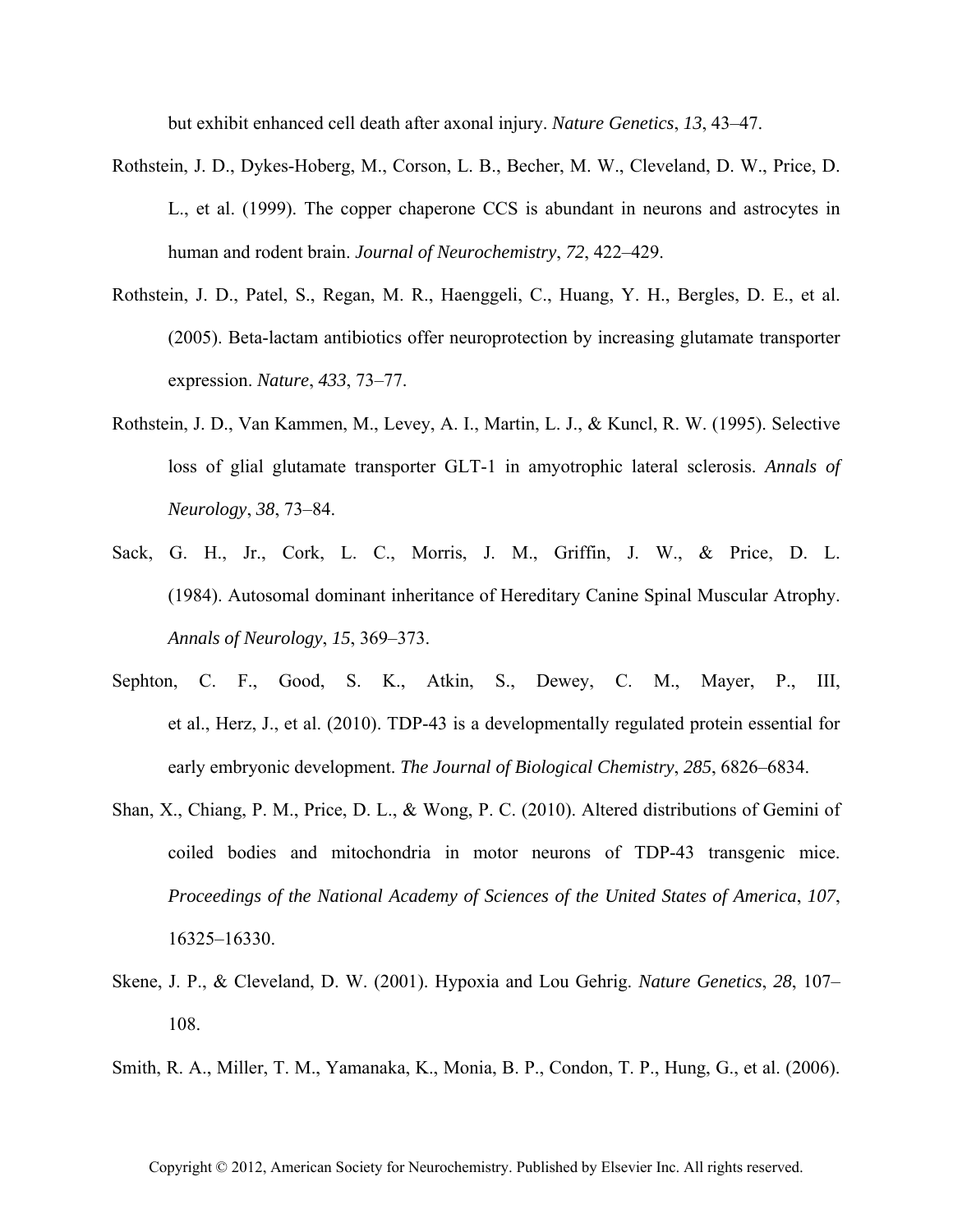Antisense oligonucleotide therapy for neurodegenerative disease. *The Journal of Clinical Investigation*, *116*, 2290–2296.

- Sreedharan, J., Blair, I. P., Tripathi, V. B., Hu, X., Vance, C., Rogelj, B., et al. (2008). TDP-43 mutations in familial and sporadic amyotrophic lateral sclerosis. *Science*, *319*, 1668– 1672.
- Storkebaum, E., Lambrechts, D., Dewerchin, M., Moreno-Murciano, M. P., Appelmans, S., Oh, H., et al. (2005). Treatment of motoneuron degeneration by intracerebroventricular delivery of VEGF in a rat model of ALS. *Nature Neuroscience*, *8*, 85–92.
- Subramaniam, J. R., Lyons, W. E., Liu, J., Bartnikas, T. B., Rothstein, J., Price, D. L., et al. (2002). Mutant SOD1 causes motor neuron disease independent of copper chaperone– mediated copper loading. *Nature Neuroscience*, *5*, 301–307.
- Teuling, E., Ahmed, S., Haasdijk, E., Demmers, J., Steinmetz, M. O., Akhmanova, A., et al. (2007). Motor neuron disease-associated mutant vesicle-associated membrane proteinassociated protein (VAP) B recruits wild-type VAPs into endoplasmic reticulum-derived tubular aggregates. *Journal of Neuroscience*, *27*, 9801–9815.
- Tollervey, J. R., Curk, T., Rogelj, B., Briese, M., Cereda, M., Kayikci, M., et al. (2011). Characterizing the RNA targets and position-dependent splicing regulation by TDP-43. *Nature Neuroscience*, *14*, 452–458.
- Tsuda, H., Han, S. M., Yang, Y., Tong, C., Lin, Y. Q., Mohan, K., et al. (2008). The amyotrophic lateral sclerosis 8 protein VAPB is cleaved, secreted, and acts as a ligand for Eph receptors. *Cell*, *133*, 963–977.
- Turner, B. J., Lopes, E. C., & Cheema, S. S. (2003). Neuromuscular accumulation of mutant superoxide dismutase 1 aggregates in a transgenic mouse model of familial amyotrophic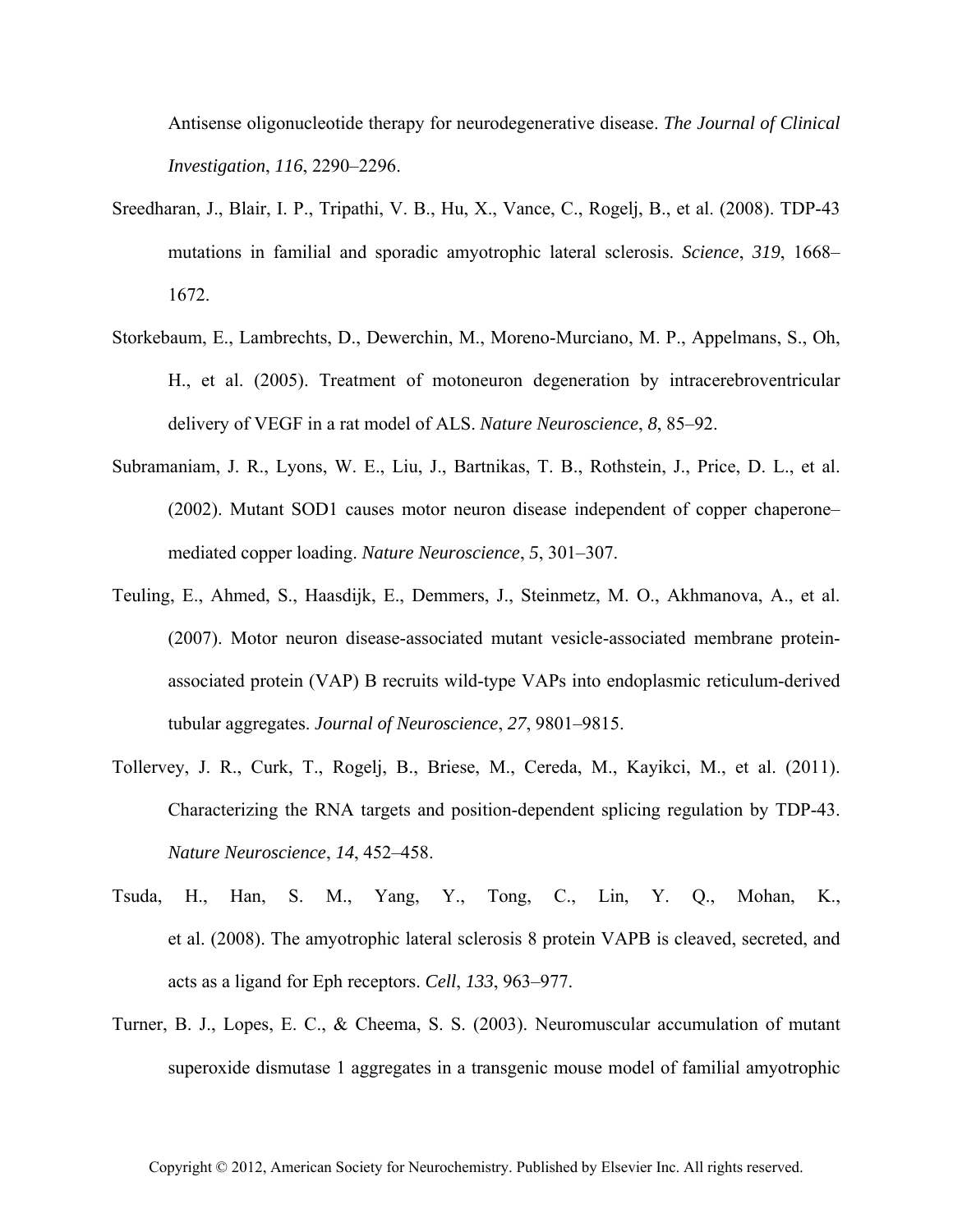lateral sclerosis. *Neuroscience Letters*, *350*, 132–136.

- Vance, C., Rogelj, B., Hortobagyi, T., De Vos, K. J., Nishimura, A. L., Sreedharan, J., et al. (2009). Mutations in FUS, an RNA processing protein, cause familial amyotrophic lateral sclerosis type 6. *Science*, *323*, 1208–1211.
- Vande, V. C., & Cleveland, D. W. (2005). VEGF: Multitasking in ALS. *Nature Neuroscience*, *8*, 5–7.
- Wang, J., Xu, G., & Borchelt, D. R. (2002). High molecular weight complexes of mutant superoxide dismutase 1: Age-dependent and tissue-specific accumulation. *Neurobiology of Disease*, *9*, 139–148.
- Wang, J., Xu, G., Gonzales, V., Coonfield, M., Fromholt, D., Copeland, N. G., et al. (2002). Fibrillar inclusions and motor neuron degeneration in transgenic mice expressing superoxide dismutase 1 with a disrupted copper-binding site. *Neurobiology of Disease*, *10*, 128–138.
- Watanabe, M., Dykes-Hoberg, M., Culotta, V. C., Price, D. L., Wong, P. C., & Rothstein, J. D. (2001). Histological evidence of protein aggregation in mutant SOD1 transgenic mice and in amyotrophic lateral sclerosis neural tissues. *Neurobiology of Disease*, *8*, 933–941.
- Wegorzewska, I., Bell, S., Cairns, N. J., Miller, T. M., & Baloh, R. H. (2009). TDP-43 mutant transgenic mice develop features of ALS and frontotemporal lobar degeneration. *Proceedings of the National Academy of Sciences of the United States of America*, *106*, 18809–18814.
- Williamson, T. L., & Cleveland, D. W. (1999). Slowing of axonal transport is a very early event in the toxicity of ALS-linked SOD1 mutants to motor neurons. *Nature Neurosci*, *2*, 50– 56.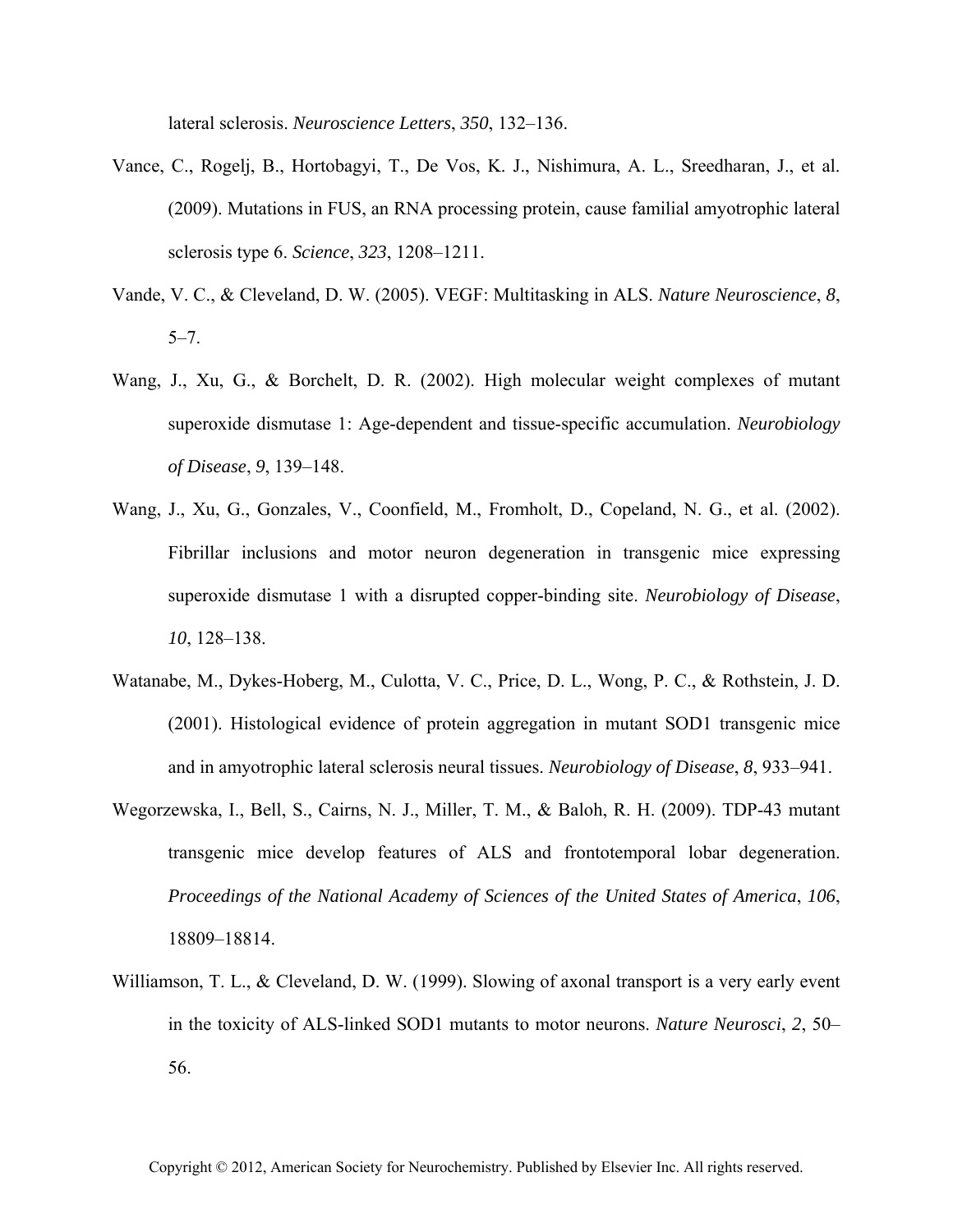- Williamson, T. L., Bruijn, L. I., Zhu, Q., Anderson, K. L., Anderson, S. D., Julien, J. P., et al. (1998). Absence of neurofilaments reduces the selective vulnerability of motor neurons and slows disease caused by a familial amyotrophic lateral sclerosis-linked superoxide dismutase 1 mutant. *Proceedings of the National Academy of Sciences*, *95*, 9631–9636.
- Wils, H., Kleinberger, G., Janssens, J., Pereson, S., Joris, G., Cuijt, I., et al. (2010). TDP-43 transgenic mice develop spastic paralysis and neuronal inclusions characteristic of ALS and frontotemporal lobar degeneration. *Proceedings of the National Academy of Sciences of the United States of America*, *107*, 3858–3863.
- Wong, P. C., Waggoner, D., Subramaniam, J. R., Tessarollo, L., Bartnikas, T. B., Culotta, V. C., et al. (2000). Copper chaperone for superoxide dismutase is essential to activate mammalian Cu/Zn superoxide dismutase. *Proceedings of the National Academy of Sciences of the United States of America*, *97*(6), 2886–2891.
- Wong, P. C., Cai, H., Borchelt, D. R., & Price, D. L. (2002). Genetically engineered mouse models of neurodegenerative diseases. *Nature Neuroscience*, *5*, 633–639.
- Wong, P. C., Pardo, C. A., Borchelt, D. R., Lee, M. K., Copeland, N. G., Jenkins, N. A., et al. (1995). An adverse property of a familial ALS-linked SOD1 mutation causes motor neuron disease characterized by vacuolar degeneration of mitochondria. *Neuron*, *14*, 1105–1116.
- Wu, L. S., Cheng, W. C., Hou, S. C., Yan, Y. T., Jiang, S. T., & Shen, C. K. (2010). TDP-43, a neuro-pathosignature factor, is essential for early mouse embryogenesis. *Genesis*, *48*, 56–62.

Yamanaka, K., Vande, V. C., Eymard-Pierre, E., Bertini, E., Boespflug-Tanguy, O., &